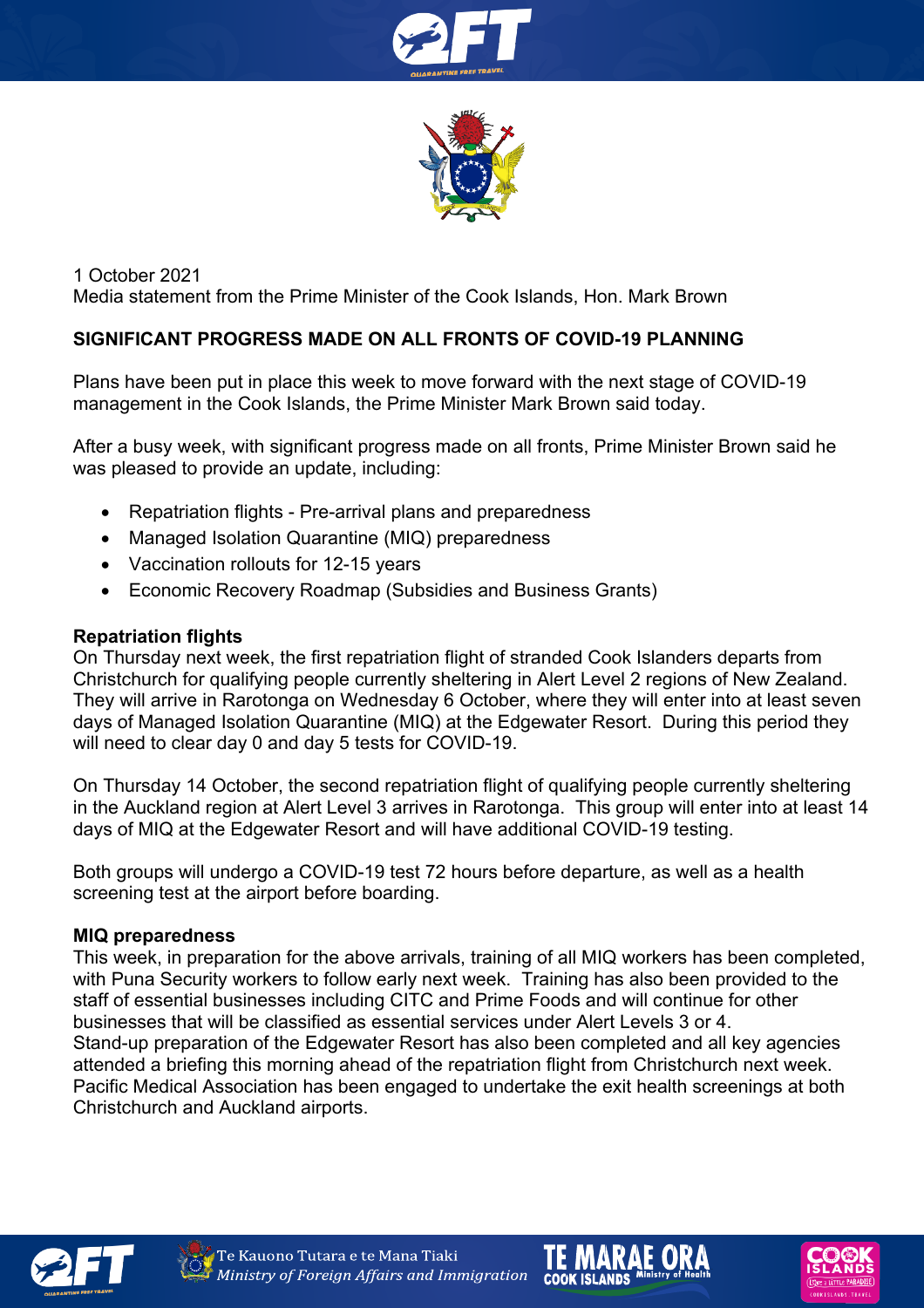# **Vaccination rollout for 12-15 years olds**

Prime Minister Brown said while he was pleased that more than 96% of eligible Cook Islanders are already fully vaccinated, he would be more comfortable when children were also safe.

"Vaccinations are our armour to protect us from COVID-19," said Prime Minister Brown. "We know the vaccine is just as safe for younger people and that it is more than 95% effective in preventing COVID-19 infections."

Last night, vaccination awareness meetings in Rarotonga were completed for children aged 12- 15 years and their parents and guardians, with further opportunities available from Monday to Wednesday next week if requested by a school.

The vaccination rollout for children aged 12-15 years will start next week on Friday 8 October from 8am-7pm and will continue over the weekend - Saturday 9 October (8am – 4pm) and Sunday 10 October (1pm – 4pm).

The same process is being used as for the previous vaccination rollout. This means that people can drive to the Social Centre for pre-registration and are then taken by bus to the hospital. Baby care services will be available at the hospital.

**On Aitutaki**, a vaccination consultation meeting is scheduled for Monday 11 October at 4.30pm at the Araura College hall, with vaccinations starting the next day.

## **Economic Recovery Roadmap funds still available**

Prime Minister Brown said he was optimistic that the current border closures would be for a shorter period than last year.

"We have \$15m budgeted contingency available for business support which has largely been spent between August and the end of October. The support has focused on wage subsidies, sole trader grants, and one round of business grants.

"If the border closure extends past 1 November we will then need to dip into the money available through our Economic Recovery Roadmap budgeted funds. We believe we have sufficient money available for further support that could take us through to the end of February if necessary."

### **Cash Management Strategy**

The Prime Minister said a cash management strategy was recently developed which ensures the Government has three months or \$60M cash available at any point in time to meet all of the Cook Islands Government's outgoings.

"We have also produced a survival strategy which allows a minimum amount of cash available to one month or \$20M. Government has also negotiated with the Asian Development Bank an emergency fund of \$55M which can be accessed if it is triggered by a lack of tourists."

### **Reassurance**

The Prime Minister said he hoped all Cook Islanders would be reassured by today's update about the many plans, preparations and actions being undertaken to ensure that not only is the health and safety of our people well protected - but that there are financial and economic protections in place too.

"Putting the health and safety of our people first by doing everything we possibly can to keep our nation COVID-free, must continue to be our top priority, whatever the cost," he said.